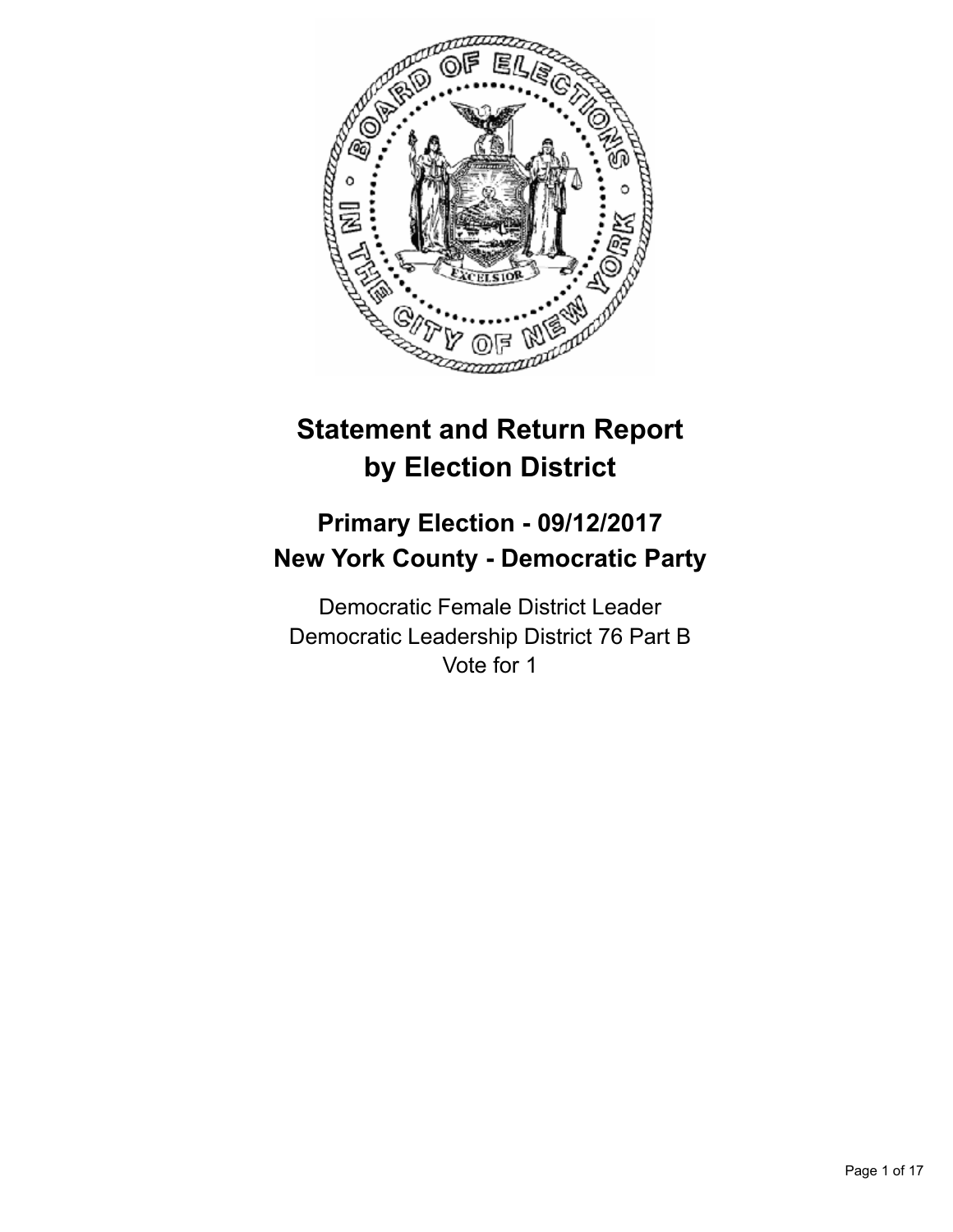

| PUBLIC COUNTER                                           | 65 |
|----------------------------------------------------------|----|
| <b>MANUALLY COUNTED EMERGENCY</b>                        | 0  |
| <b>ABSENTEE / MILITARY</b>                               | 6  |
| AFFIDAVIT                                                | 0  |
| <b>Total Ballots</b>                                     | 71 |
| Less - Inapplicable Federal/Special Presidential Ballots | 0  |
| <b>Total Applicable Ballots</b>                          | 71 |
| MADELAINE D. PIEL                                        | 25 |
| KIM MOSCARITOLO                                          | 32 |
| <b>Total Votes</b>                                       | 57 |
| Unrecorded                                               | 14 |

## **040/76**

| <b>PUBLIC COUNTER</b>                                    | 112            |
|----------------------------------------------------------|----------------|
| <b>MANUALLY COUNTED EMERGENCY</b>                        | 0              |
| ABSENTEE / MILITARY                                      | $\overline{2}$ |
| AFFIDAVIT                                                | 0              |
| <b>Total Ballots</b>                                     | 114            |
| Less - Inapplicable Federal/Special Presidential Ballots | $\Omega$       |
| <b>Total Applicable Ballots</b>                          | 114            |
| MADELAINE D. PIEL                                        | 37             |
| KIM MOSCARITOLO                                          | 44             |
| SUSAN SMITH (WRITE-IN)                                   |                |
| <b>Total Votes</b>                                       | 82             |
| Unrecorded                                               | 32             |

| <b>PUBLIC COUNTER</b>                                    | 107      |
|----------------------------------------------------------|----------|
| <b>MANUALLY COUNTED EMERGENCY</b>                        | 0        |
| ABSENTEE / MILITARY                                      |          |
| <b>AFFIDAVIT</b>                                         |          |
| <b>Total Ballots</b>                                     | 109      |
| Less - Inapplicable Federal/Special Presidential Ballots | $\Omega$ |
| <b>Total Applicable Ballots</b>                          | 109      |
| MADELAINE D. PIEL                                        | 35       |
| KIM MOSCARITOLO                                          | 54       |
| UNATTRIBUTABLE WRITE-IN (WRITE-IN)                       |          |
| <b>Total Votes</b>                                       | 90       |
| Unrecorded                                               | 19       |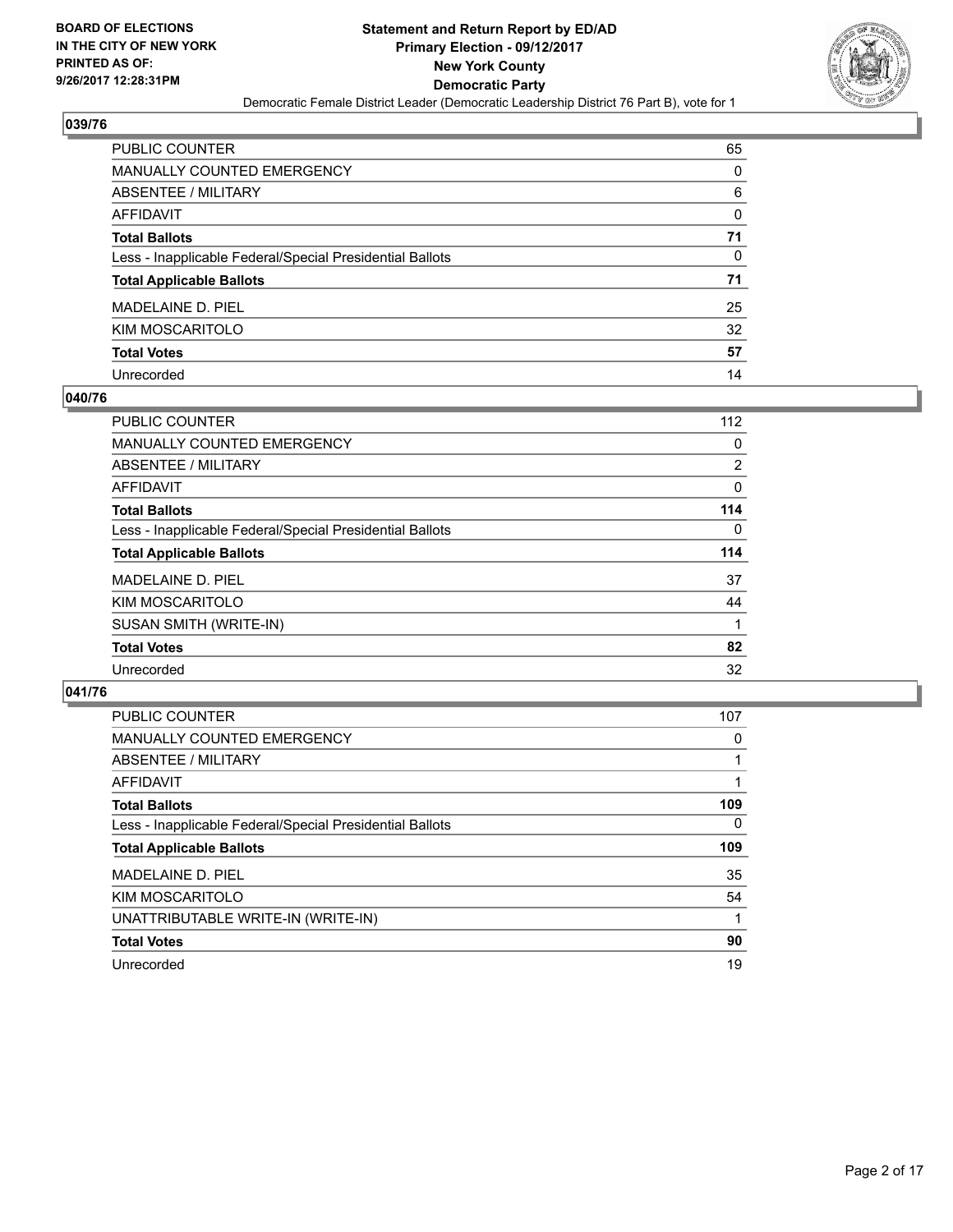

| PUBLIC COUNTER                                           | 120 |
|----------------------------------------------------------|-----|
| <b>MANUALLY COUNTED EMERGENCY</b>                        | 0   |
| <b>ABSENTEE / MILITARY</b>                               | 4   |
| <b>AFFIDAVIT</b>                                         | 0   |
| <b>Total Ballots</b>                                     | 124 |
| Less - Inapplicable Federal/Special Presidential Ballots | 0   |
| <b>Total Applicable Ballots</b>                          | 124 |
| MADELAINE D. PIEL                                        | 45  |
| KIM MOSCARITOLO                                          | 64  |
| <b>Total Votes</b>                                       | 109 |
| Unrecorded                                               | 15  |

#### **043/76**

| <b>PUBLIC COUNTER</b>                                    | 83       |
|----------------------------------------------------------|----------|
| MANUALLY COUNTED EMERGENCY                               | 0        |
| ABSENTEE / MILITARY                                      | 2        |
| AFFIDAVIT                                                | $\Omega$ |
| <b>Total Ballots</b>                                     | 85       |
| Less - Inapplicable Federal/Special Presidential Ballots | 0        |
| <b>Total Applicable Ballots</b>                          | 85       |
| MADELAINE D. PIEL                                        | 35       |
| <b>KIM MOSCARITOLO</b>                                   | 25       |
| <b>Total Votes</b>                                       | 60       |
| Unrecorded                                               | 25       |
|                                                          |          |

| <b>PUBLIC COUNTER</b>                                    | 97 |
|----------------------------------------------------------|----|
| <b>MANUALLY COUNTED EMERGENCY</b>                        | 0  |
| ABSENTEE / MILITARY                                      | 0  |
| AFFIDAVIT                                                |    |
| <b>Total Ballots</b>                                     | 98 |
| Less - Inapplicable Federal/Special Presidential Ballots | 0  |
| <b>Total Applicable Ballots</b>                          | 98 |
| MADELAINE D. PIEL                                        | 30 |
| KIM MOSCARITOLO                                          | 53 |
| <b>Total Votes</b>                                       | 83 |
| Unrecorded                                               | 15 |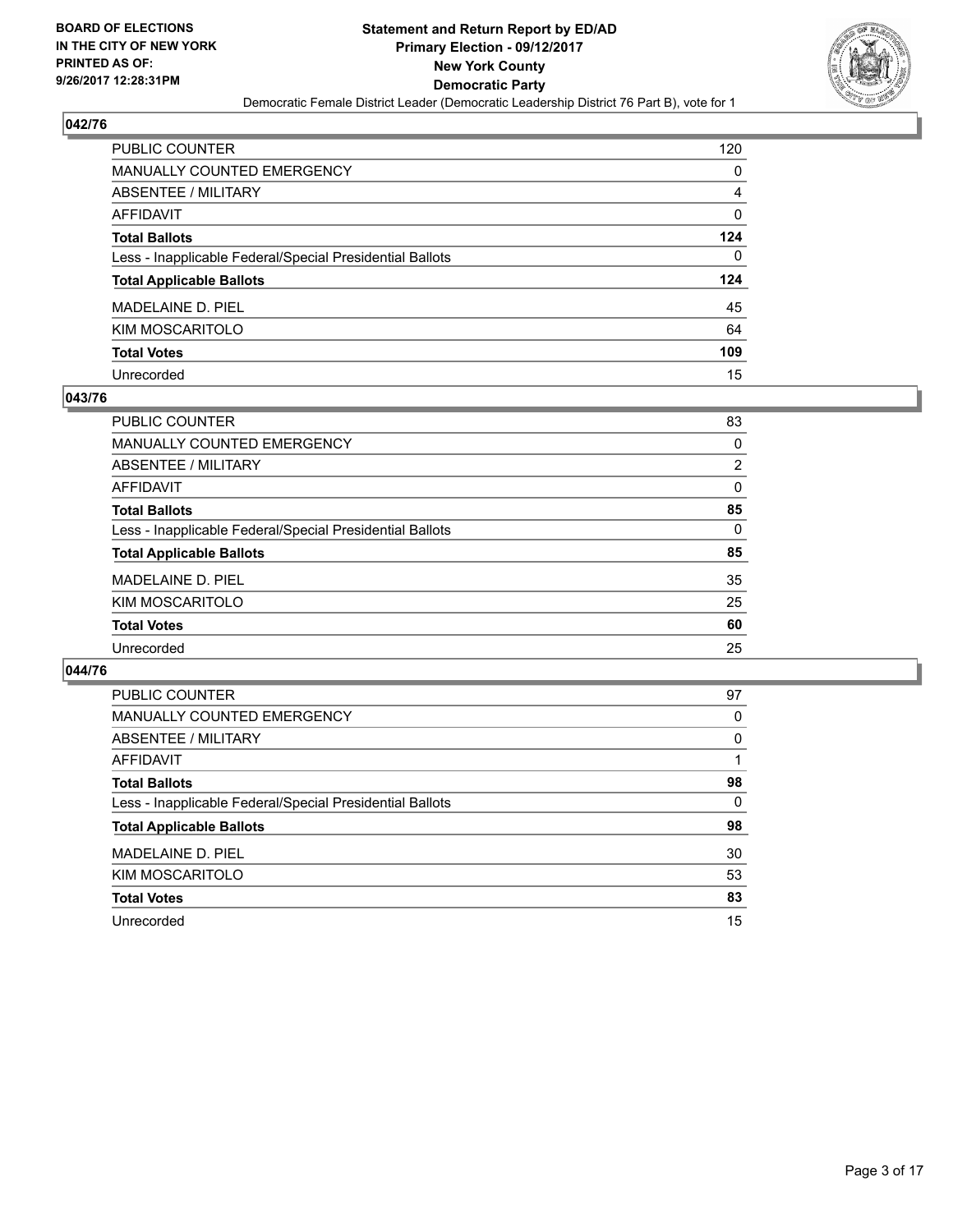

| <b>PUBLIC COUNTER</b>                                    | 65 |
|----------------------------------------------------------|----|
| <b>MANUALLY COUNTED EMERGENCY</b>                        | 0  |
| ABSENTEE / MILITARY                                      | 0  |
| AFFIDAVIT                                                |    |
| <b>Total Ballots</b>                                     | 66 |
| Less - Inapplicable Federal/Special Presidential Ballots | 0  |
| <b>Total Applicable Ballots</b>                          | 66 |
| MADELAINE D. PIEL                                        | 15 |
| KIM MOSCARITOLO                                          | 37 |
| UNATTRIBUTABLE WRITE-IN (WRITE-IN)                       |    |
| <b>Total Votes</b>                                       | 53 |
| Unrecorded                                               |    |

## **046/76**

| <b>PUBLIC COUNTER</b>                                    | 82       |
|----------------------------------------------------------|----------|
|                                                          |          |
| MANUALLY COUNTED EMERGENCY                               | 0        |
| ABSENTEE / MILITARY                                      | 2        |
| AFFIDAVIT                                                | $\Omega$ |
| <b>Total Ballots</b>                                     | 84       |
| Less - Inapplicable Federal/Special Presidential Ballots | 0        |
| <b>Total Applicable Ballots</b>                          | 84       |
| MADELAINE D. PIEL                                        | 21       |
| KIM MOSCARITOLO                                          | 45       |
| <b>Total Votes</b>                                       | 66       |
| Unrecorded                                               | 18       |

| PUBLIC COUNTER                                           | 43 |
|----------------------------------------------------------|----|
| MANUALLY COUNTED EMERGENCY                               | 0  |
| ABSENTEE / MILITARY                                      | 4  |
| AFFIDAVIT                                                | 2  |
| <b>Total Ballots</b>                                     | 49 |
| Less - Inapplicable Federal/Special Presidential Ballots | 0  |
| <b>Total Applicable Ballots</b>                          | 49 |
| MADELAINE D. PIEL                                        | 18 |
| KIM MOSCARITOLO                                          | 20 |
| <b>Total Votes</b>                                       | 38 |
| Unrecorded                                               | 11 |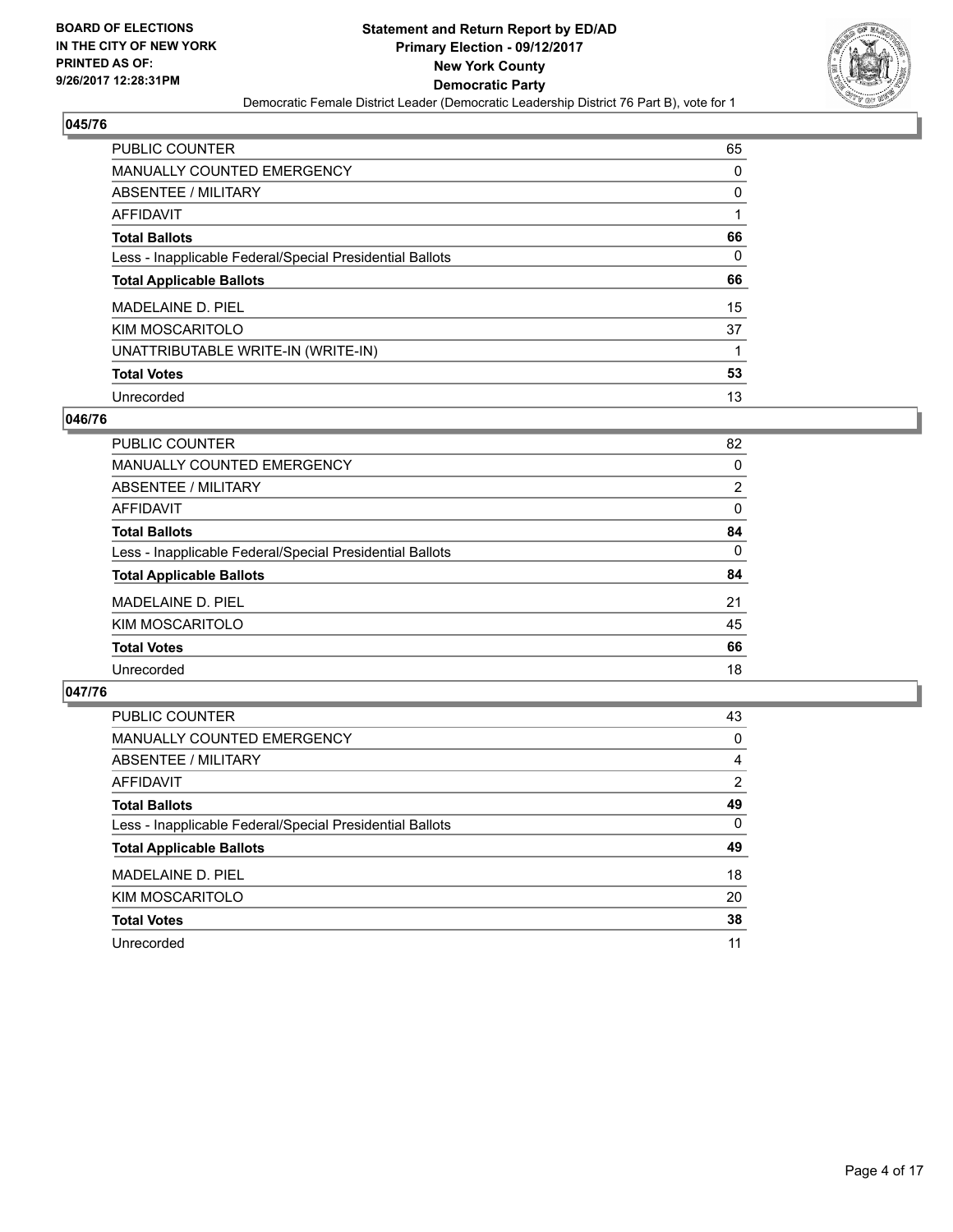

| PUBLIC COUNTER                                           | 111 |
|----------------------------------------------------------|-----|
| <b>MANUALLY COUNTED EMERGENCY</b>                        | 0   |
| ABSENTEE / MILITARY                                      | 2   |
| <b>AFFIDAVIT</b>                                         | 0   |
| <b>Total Ballots</b>                                     | 113 |
| Less - Inapplicable Federal/Special Presidential Ballots | 0   |
| <b>Total Applicable Ballots</b>                          | 113 |
| MADELAINE D. PIEL                                        | 34  |
| KIM MOSCARITOLO                                          | 49  |
| <b>Total Votes</b>                                       | 83  |
| Unrecorded                                               | 30  |

## **049/76**

| <b>PUBLIC COUNTER</b>                                    | 103 |
|----------------------------------------------------------|-----|
| MANUALLY COUNTED EMERGENCY                               | 0   |
| ABSENTEE / MILITARY                                      | 2   |
| AFFIDAVIT                                                | 0   |
| <b>Total Ballots</b>                                     | 105 |
| Less - Inapplicable Federal/Special Presidential Ballots | 0   |
| <b>Total Applicable Ballots</b>                          | 105 |
| MADELAINE D. PIEL                                        | 39  |
| KIM MOSCARITOLO                                          | 46  |
| <b>Total Votes</b>                                       | 85  |
| Unrecorded                                               | 20  |

| <b>PUBLIC COUNTER</b>                                    | 101 |
|----------------------------------------------------------|-----|
| <b>MANUALLY COUNTED EMERGENCY</b>                        | 0   |
| ABSENTEE / MILITARY                                      |     |
| AFFIDAVIT                                                | 0   |
| <b>Total Ballots</b>                                     | 102 |
| Less - Inapplicable Federal/Special Presidential Ballots | 0   |
| <b>Total Applicable Ballots</b>                          | 102 |
| MADELAINE D. PIEL                                        | 24  |
| KIM MOSCARITOLO                                          | 51  |
| <b>Total Votes</b>                                       | 75  |
| Unrecorded                                               | 27  |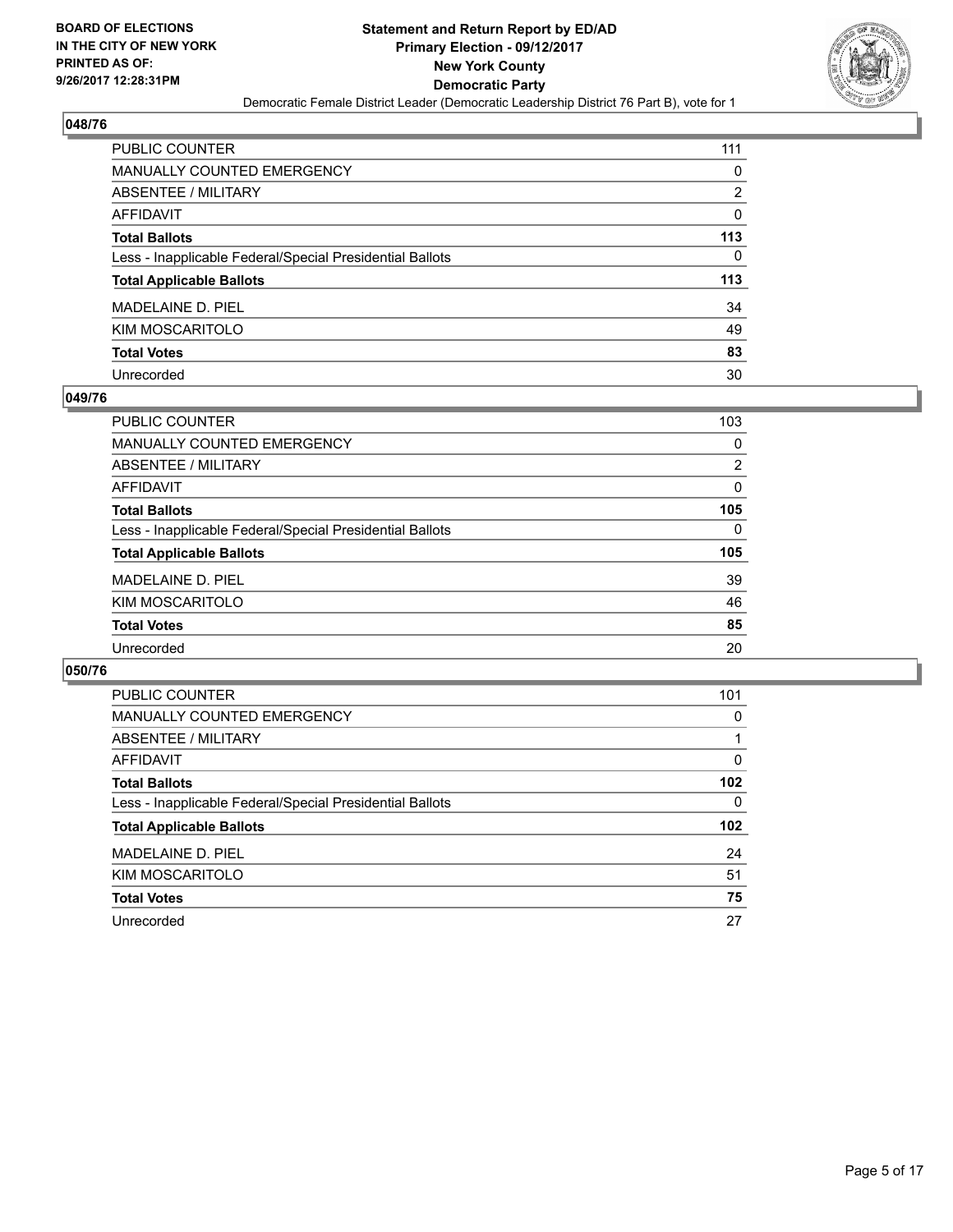

| <b>PUBLIC COUNTER</b>                                    | 125 |
|----------------------------------------------------------|-----|
| <b>MANUALLY COUNTED EMERGENCY</b>                        | 0   |
| ABSENTEE / MILITARY                                      |     |
| <b>AFFIDAVIT</b>                                         | 0   |
| <b>Total Ballots</b>                                     | 126 |
| Less - Inapplicable Federal/Special Presidential Ballots | 0   |
| <b>Total Applicable Ballots</b>                          | 126 |
| MADELAINE D. PIEL                                        | 33  |
| KIM MOSCARITOLO                                          | 69  |
| <b>Total Votes</b>                                       | 102 |
| Unrecorded                                               | 24  |

## **052/76**

| PUBLIC COUNTER                                           | 110 |
|----------------------------------------------------------|-----|
| <b>MANUALLY COUNTED EMERGENCY</b>                        | 0   |
| ABSENTEE / MILITARY                                      | 5   |
| AFFIDAVIT                                                |     |
| <b>Total Ballots</b>                                     | 116 |
| Less - Inapplicable Federal/Special Presidential Ballots | 0   |
| <b>Total Applicable Ballots</b>                          | 116 |
| MADELAINE D. PIEL                                        | 39  |
| KIM MOSCARITOLO                                          | 53  |
| <b>Total Votes</b>                                       | 92  |
| Unrecorded                                               | 24  |

| <b>PUBLIC COUNTER</b>                                    | 84 |
|----------------------------------------------------------|----|
| MANUALLY COUNTED EMERGENCY                               | 0  |
| ABSENTEE / MILITARY                                      | 3  |
| AFFIDAVIT                                                | 0  |
| <b>Total Ballots</b>                                     | 87 |
| Less - Inapplicable Federal/Special Presidential Ballots | 0  |
| <b>Total Applicable Ballots</b>                          | 87 |
| MADELAINE D. PIEL                                        | 31 |
| KIM MOSCARITOLO                                          | 33 |
| <b>Total Votes</b>                                       | 64 |
| Unrecorded                                               | 23 |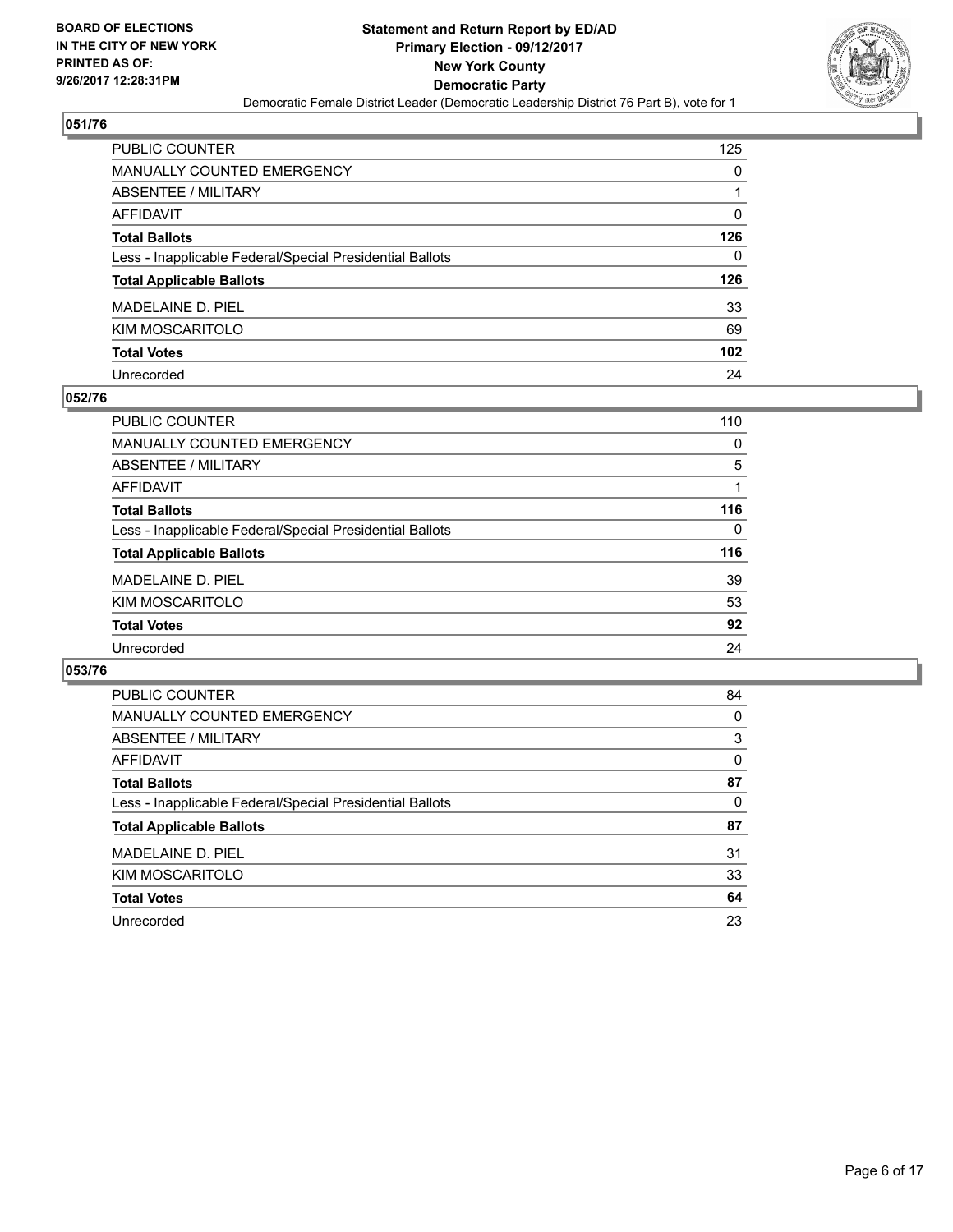

| <b>PUBLIC COUNTER</b>                                    | 106 |
|----------------------------------------------------------|-----|
| <b>MANUALLY COUNTED EMERGENCY</b>                        | 0   |
| ABSENTEE / MILITARY                                      | 5   |
| AFFIDAVIT                                                | 0   |
| <b>Total Ballots</b>                                     | 111 |
| Less - Inapplicable Federal/Special Presidential Ballots | 0   |
| <b>Total Applicable Ballots</b>                          | 111 |
|                                                          |     |
| MADELAINE D. PIEL                                        | 31  |
| KIM MOSCARITOLO                                          | 50  |
| ANN PITONIAK (WRITE-IN)                                  |     |
| <b>Total Votes</b>                                       | 82  |

## **055/76**

| <b>PUBLIC COUNTER</b>                                    | 166 |
|----------------------------------------------------------|-----|
| <b>MANUALLY COUNTED EMERGENCY</b>                        | 0   |
| <b>ABSENTEE / MILITARY</b>                               | 2   |
| <b>AFFIDAVIT</b>                                         |     |
| <b>Total Ballots</b>                                     | 169 |
| Less - Inapplicable Federal/Special Presidential Ballots | 0   |
| <b>Total Applicable Ballots</b>                          | 169 |
| MADELAINE D. PIEL                                        | 62  |
| KIM MOSCARITOLO                                          | 58  |
| <b>Total Votes</b>                                       | 120 |
| Unrecorded                                               | 49  |

| <b>PUBLIC COUNTER</b>                                    | 61 |
|----------------------------------------------------------|----|
| MANUALLY COUNTED EMERGENCY                               | 0  |
| ABSENTEE / MILITARY                                      | 0  |
| AFFIDAVIT                                                | 0  |
| <b>Total Ballots</b>                                     | 61 |
| Less - Inapplicable Federal/Special Presidential Ballots | 0  |
| <b>Total Applicable Ballots</b>                          | 61 |
| MADELAINE D. PIEL                                        | 27 |
| KIM MOSCARITOLO                                          | 25 |
| <b>Total Votes</b>                                       | 52 |
| Unrecorded                                               | 9  |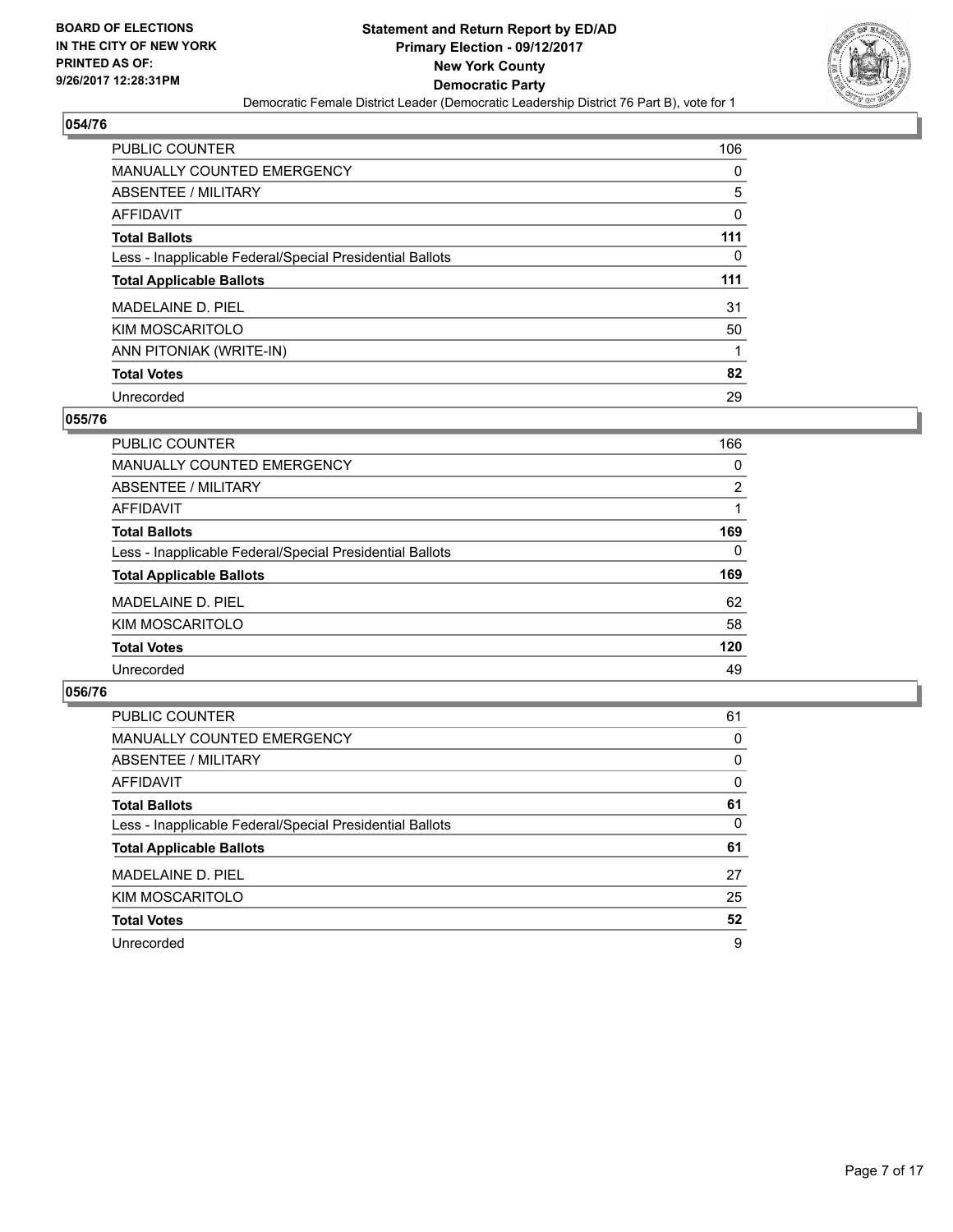

| PUBLIC COUNTER                                           | 127 |
|----------------------------------------------------------|-----|
| <b>MANUALLY COUNTED EMERGENCY</b>                        | 0   |
| ABSENTEE / MILITARY                                      | 5   |
| <b>AFFIDAVIT</b>                                         |     |
| <b>Total Ballots</b>                                     | 133 |
| Less - Inapplicable Federal/Special Presidential Ballots | 0   |
| <b>Total Applicable Ballots</b>                          | 133 |
| MADELAINE D. PIEL                                        | 44  |
| KIM MOSCARITOLO                                          | 57  |
| <b>Total Votes</b>                                       | 101 |
| Unrecorded                                               | 32  |

## **058/76**

| <b>PUBLIC COUNTER</b>                                    | 139 |
|----------------------------------------------------------|-----|
| MANUALLY COUNTED EMERGENCY                               | 0   |
| ABSENTEE / MILITARY                                      | 0   |
| AFFIDAVIT                                                | 0   |
| <b>Total Ballots</b>                                     | 139 |
| Less - Inapplicable Federal/Special Presidential Ballots | 0   |
| <b>Total Applicable Ballots</b>                          | 139 |
| MADELAINE D. PIEL                                        | 43  |
| KIM MOSCARITOLO                                          | 62  |
| JOSHUA KRAVTIZ (WRITE-IN)                                |     |
| <b>Total Votes</b>                                       | 106 |
| Unrecorded                                               | 33  |

| <b>PUBLIC COUNTER</b>                                    | 114 |
|----------------------------------------------------------|-----|
| <b>MANUALLY COUNTED EMERGENCY</b>                        | 0   |
| ABSENTEE / MILITARY                                      | 3   |
| AFFIDAVIT                                                | 1   |
| <b>Total Ballots</b>                                     | 118 |
| Less - Inapplicable Federal/Special Presidential Ballots | 0   |
| <b>Total Applicable Ballots</b>                          | 118 |
| MADELAINE D. PIEL                                        | 30  |
| KIM MOSCARITOLO                                          | 63  |
| <b>CLARICE LOWY (WRITE-IN)</b>                           |     |
| DEBRA SUE STEIN (WRITE-IN)                               |     |
| YELENA DZHANOVA (WRITE-IN)                               |     |
| <b>Total Votes</b>                                       | 96  |
|                                                          |     |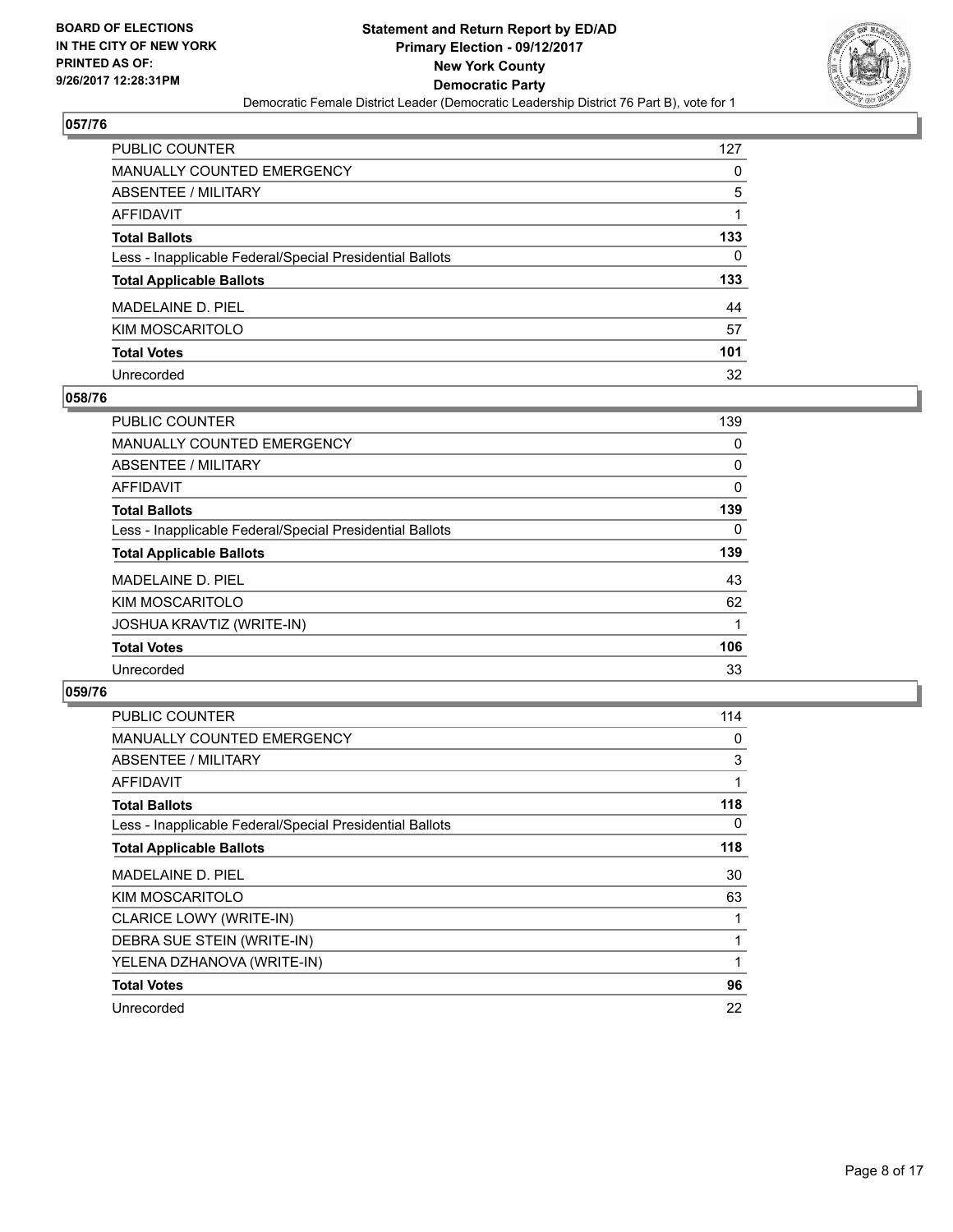

| PUBLIC COUNTER                                           | 106 |
|----------------------------------------------------------|-----|
| <b>MANUALLY COUNTED EMERGENCY</b>                        | 0   |
| ABSENTEE / MILITARY                                      | 0   |
| <b>AFFIDAVIT</b>                                         |     |
| <b>Total Ballots</b>                                     | 107 |
| Less - Inapplicable Federal/Special Presidential Ballots | 0   |
| <b>Total Applicable Ballots</b>                          | 107 |
| MADELAINE D. PIEL                                        | 40  |
| KIM MOSCARITOLO                                          | 42  |
| <b>Total Votes</b>                                       | 82  |
| Unrecorded                                               | 25  |

## **061/76**

| <b>PUBLIC COUNTER</b>                                    | 74 |
|----------------------------------------------------------|----|
| MANUALLY COUNTED EMERGENCY                               | 0  |
| ABSENTEE / MILITARY                                      |    |
| AFFIDAVIT                                                | 0  |
| <b>Total Ballots</b>                                     | 75 |
| Less - Inapplicable Federal/Special Presidential Ballots | 0  |
| <b>Total Applicable Ballots</b>                          | 75 |
| MADELAINE D. PIEL                                        | 24 |
| KIM MOSCARITOLO                                          | 35 |
| <b>Total Votes</b>                                       | 59 |
| Unrecorded                                               | 16 |
|                                                          |    |

| PUBLIC COUNTER                                           | 102 |
|----------------------------------------------------------|-----|
| <b>MANUALLY COUNTED EMERGENCY</b>                        | 0   |
| ABSENTEE / MILITARY                                      | 3   |
| AFFIDAVIT                                                |     |
| <b>Total Ballots</b>                                     | 106 |
| Less - Inapplicable Federal/Special Presidential Ballots | 0   |
| <b>Total Applicable Ballots</b>                          | 106 |
|                                                          |     |
| MADELAINE D. PIEL                                        | 36  |
| KIM MOSCARITOLO                                          | 53  |
| EMILY GORDON (WRITE-IN)                                  |     |
| <b>Total Votes</b>                                       | 90  |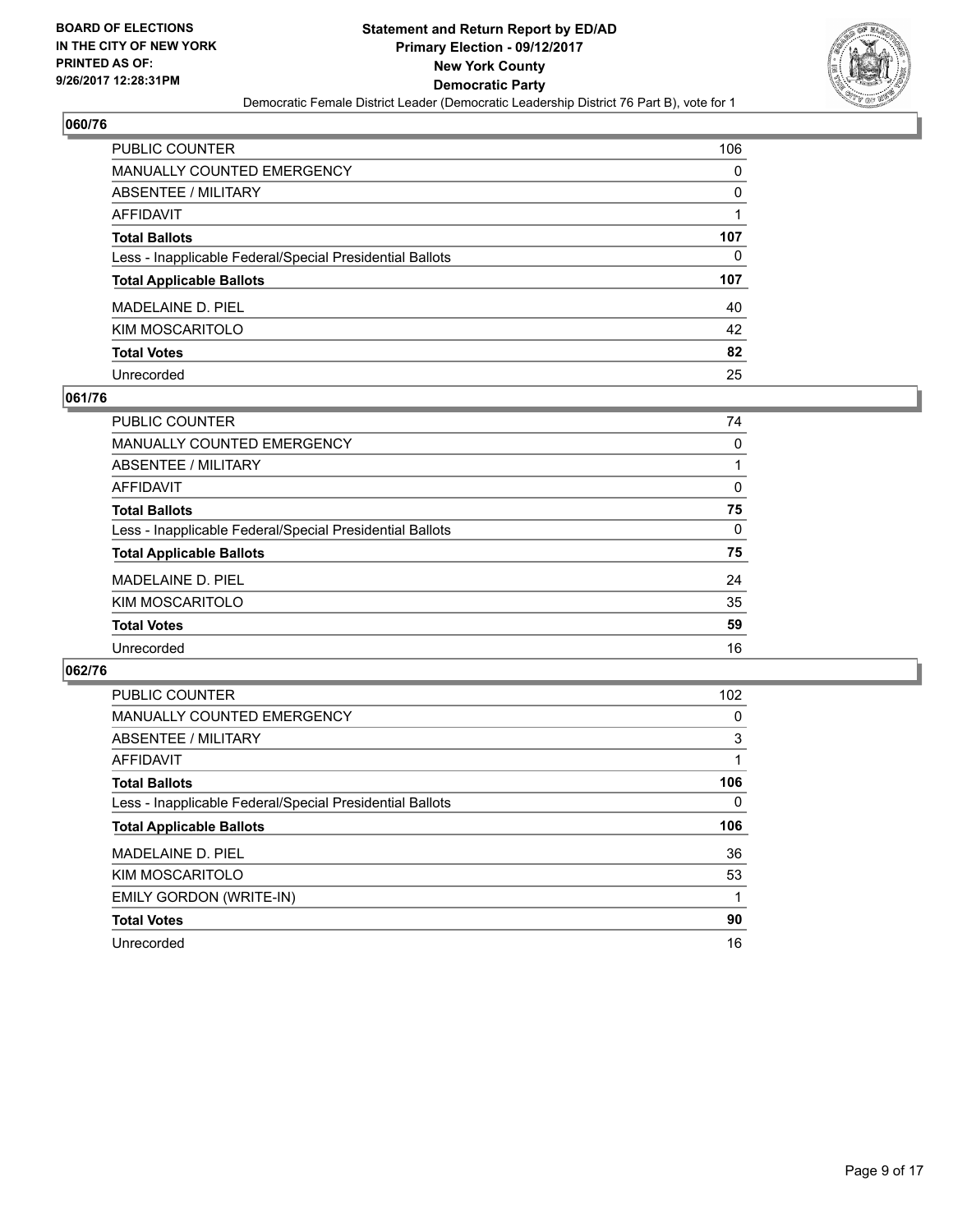

| PUBLIC COUNTER                                           | 62 |
|----------------------------------------------------------|----|
| <b>MANUALLY COUNTED EMERGENCY</b>                        | 0  |
| <b>ABSENTEE / MILITARY</b>                               | 6  |
| <b>AFFIDAVIT</b>                                         | 0  |
| <b>Total Ballots</b>                                     | 68 |
| Less - Inapplicable Federal/Special Presidential Ballots | 0  |
| <b>Total Applicable Ballots</b>                          | 68 |
| MADELAINE D. PIEL                                        | 18 |
| KIM MOSCARITOLO                                          | 34 |
| <b>Total Votes</b>                                       | 52 |
| Unrecorded                                               | 16 |

## **064/76**

| PUBLIC COUNTER                                           | 81 |
|----------------------------------------------------------|----|
| MANUALLY COUNTED EMERGENCY                               | 0  |
| ABSENTEE / MILITARY                                      | 4  |
| AFFIDAVIT                                                | 0  |
| <b>Total Ballots</b>                                     | 85 |
| Less - Inapplicable Federal/Special Presidential Ballots | 0  |
| <b>Total Applicable Ballots</b>                          | 85 |
| MADELAINE D. PIEL                                        | 20 |
| KIM MOSCARITOLO                                          | 51 |
| <b>Total Votes</b>                                       | 71 |
| Unrecorded                                               | 14 |

| PUBLIC COUNTER                                           | 147 |
|----------------------------------------------------------|-----|
| <b>MANUALLY COUNTED EMERGENCY</b>                        | 0   |
| ABSENTEE / MILITARY                                      | 3   |
| AFFIDAVIT                                                | 0   |
| <b>Total Ballots</b>                                     | 150 |
| Less - Inapplicable Federal/Special Presidential Ballots | 0   |
|                                                          |     |
| <b>Total Applicable Ballots</b>                          | 150 |
| MADELAINE D. PIEL                                        | 49  |
| KIM MOSCARITOLO                                          | 65  |
| <b>Total Votes</b>                                       | 114 |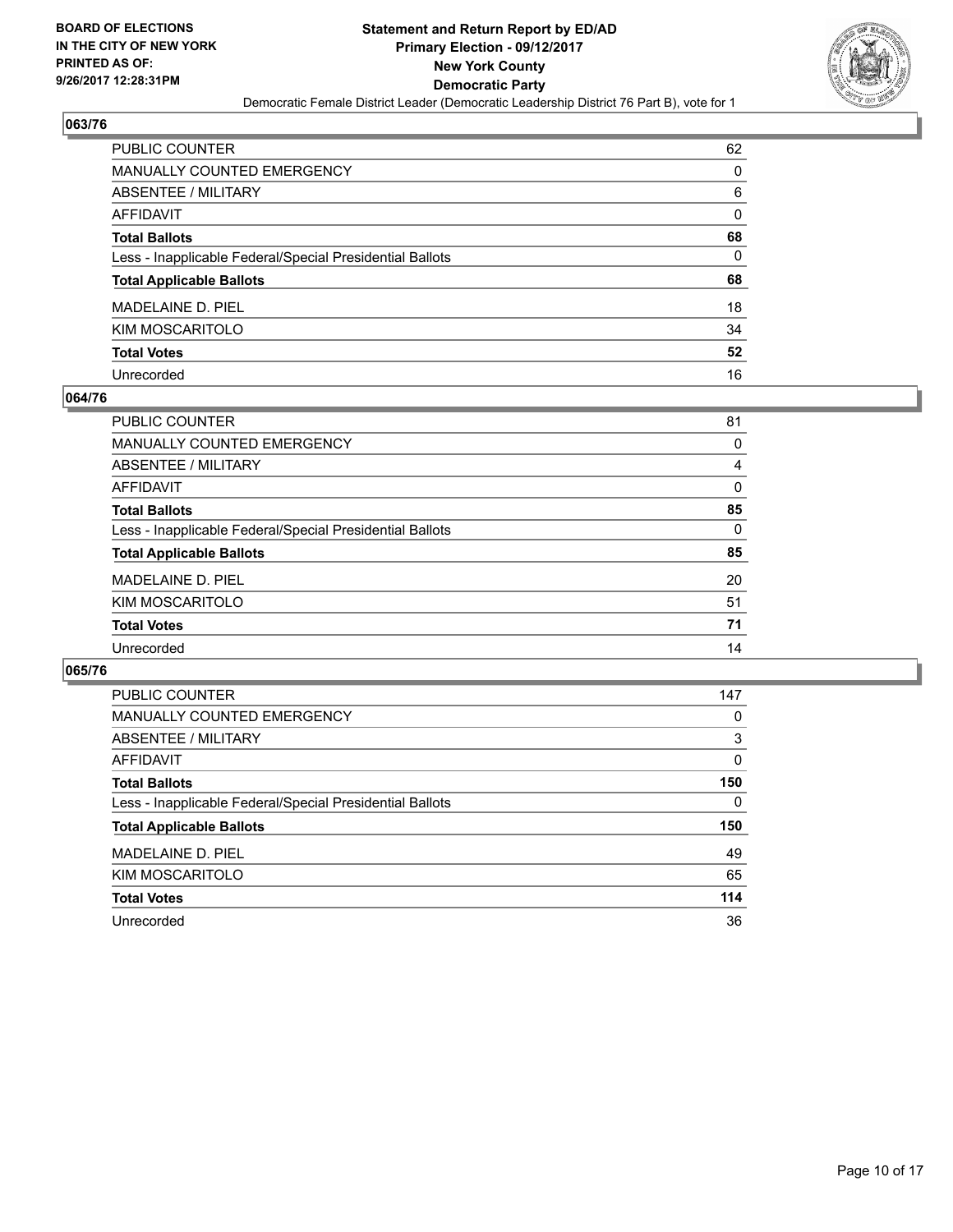

| PUBLIC COUNTER                                           | 54 |
|----------------------------------------------------------|----|
| <b>MANUALLY COUNTED EMERGENCY</b>                        | 0  |
| <b>ABSENTEE / MILITARY</b>                               | 4  |
| <b>AFFIDAVIT</b>                                         | 2  |
| <b>Total Ballots</b>                                     | 60 |
| Less - Inapplicable Federal/Special Presidential Ballots | 0  |
| <b>Total Applicable Ballots</b>                          | 60 |
| MADELAINE D. PIEL                                        | 13 |
| KIM MOSCARITOLO                                          | 32 |
| <b>Total Votes</b>                                       | 45 |
| Unrecorded                                               | 15 |

## **067/76**

| <b>PUBLIC COUNTER</b>                                    | 90 |
|----------------------------------------------------------|----|
| <b>MANUALLY COUNTED EMERGENCY</b>                        | 0  |
| ABSENTEE / MILITARY                                      | 4  |
| AFFIDAVIT                                                | 0  |
| <b>Total Ballots</b>                                     | 94 |
| Less - Inapplicable Federal/Special Presidential Ballots | 0  |
| <b>Total Applicable Ballots</b>                          | 94 |
| MADELAINE D. PIEL                                        | 29 |
| KIM MOSCARITOLO                                          | 33 |
| <b>Total Votes</b>                                       | 62 |
| Unrecorded                                               | 32 |

| <b>PUBLIC COUNTER</b>                                    | 87 |
|----------------------------------------------------------|----|
| <b>MANUALLY COUNTED EMERGENCY</b>                        | 0  |
| ABSENTEE / MILITARY                                      | 5  |
| AFFIDAVIT                                                | 0  |
| <b>Total Ballots</b>                                     | 92 |
| Less - Inapplicable Federal/Special Presidential Ballots | 0  |
| <b>Total Applicable Ballots</b>                          | 92 |
| MADELAINE D. PIEL                                        | 37 |
| KIM MOSCARITOLO                                          | 44 |
| <b>Total Votes</b>                                       | 81 |
| Unrecorded                                               | 11 |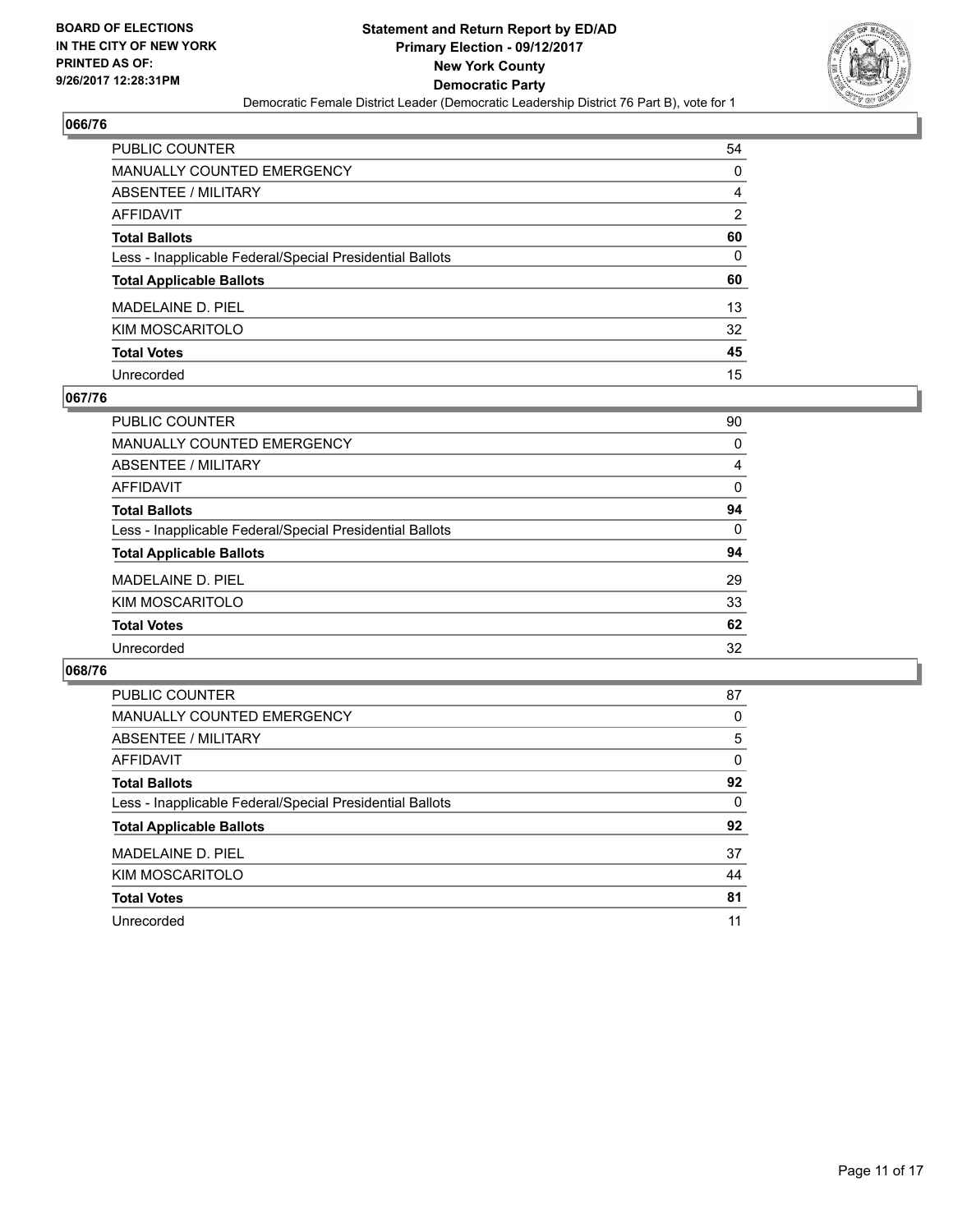

| <b>PUBLIC COUNTER</b>                                    | 121 |
|----------------------------------------------------------|-----|
| MANUALLY COUNTED EMERGENCY                               | 0   |
| ABSENTEE / MILITARY                                      |     |
| AFFIDAVIT                                                | 2   |
| <b>Total Ballots</b>                                     | 124 |
| Less - Inapplicable Federal/Special Presidential Ballots | 0   |
| <b>Total Applicable Ballots</b>                          | 124 |
| MADELAINE D. PIEL                                        | 33  |
| KIM MOSCARITOLO                                          | 70  |
| UNATTRIBUTABLE WRITE-IN (WRITE-IN)                       | 1   |
| <b>Total Votes</b>                                       | 104 |
| Unrecorded                                               | 20  |

## **070/76**

| <b>PUBLIC COUNTER</b>                                    | 100 |
|----------------------------------------------------------|-----|
| <b>MANUALLY COUNTED EMERGENCY</b>                        | 0   |
| ABSENTEE / MILITARY                                      | 0   |
| AFFIDAVIT                                                | 0   |
| <b>Total Ballots</b>                                     | 100 |
| Less - Inapplicable Federal/Special Presidential Ballots | 0   |
| <b>Total Applicable Ballots</b>                          | 100 |
| MADELAINE D. PIEL                                        | 29  |
| KIM MOSCARITOLO                                          | 48  |
| <b>Total Votes</b>                                       | 77  |
| Unrecorded                                               | 23  |

| <b>PUBLIC COUNTER</b>                                    | 95               |
|----------------------------------------------------------|------------------|
| <b>MANUALLY COUNTED EMERGENCY</b>                        | 0                |
| ABSENTEE / MILITARY                                      | 6                |
| AFFIDAVIT                                                |                  |
| <b>Total Ballots</b>                                     | 102 <sub>2</sub> |
| Less - Inapplicable Federal/Special Presidential Ballots | 0                |
| <b>Total Applicable Ballots</b>                          | 102              |
| MADELAINE D. PIEL                                        | 23               |
| KIM MOSCARITOLO                                          | 43               |
| <b>Total Votes</b>                                       | 66               |
| Unrecorded                                               | 36               |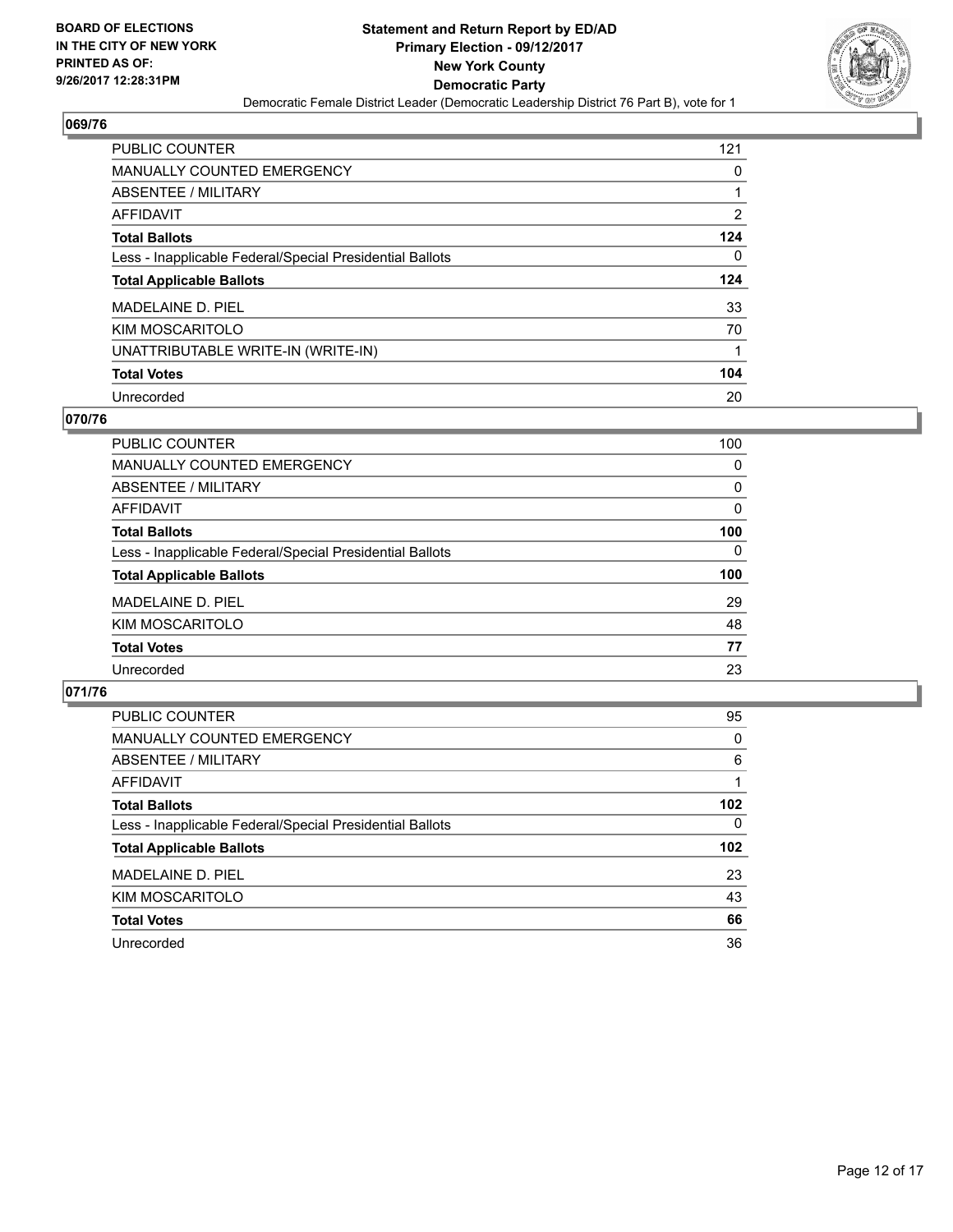

| PUBLIC COUNTER                                           | 140 |
|----------------------------------------------------------|-----|
| <b>MANUALLY COUNTED EMERGENCY</b>                        | 0   |
| <b>ABSENTEE / MILITARY</b>                               | 5   |
| <b>AFFIDAVIT</b>                                         | 0   |
| <b>Total Ballots</b>                                     | 145 |
| Less - Inapplicable Federal/Special Presidential Ballots | 0   |
| <b>Total Applicable Ballots</b>                          | 145 |
| MADELAINE D. PIEL                                        | 40  |
| KIM MOSCARITOLO                                          | 74  |
| <b>Total Votes</b>                                       | 114 |
| Unrecorded                                               | 31  |

## **073/76**

| <b>PUBLIC COUNTER</b>                                    | 69             |
|----------------------------------------------------------|----------------|
| <b>MANUALLY COUNTED EMERGENCY</b>                        | 0              |
| ABSENTEE / MILITARY                                      | 3              |
| AFFIDAVIT                                                | $\overline{2}$ |
| <b>Total Ballots</b>                                     | 74             |
| Less - Inapplicable Federal/Special Presidential Ballots | 0              |
| <b>Total Applicable Ballots</b>                          | 74             |
| MADELAINE D. PIEL                                        | 21             |
| KIM MOSCARITOLO                                          | 38             |
| SUSAN ARMSTRONG (WRITE-IN)                               |                |
| <b>Total Votes</b>                                       | 60             |
| Unrecorded                                               | 14             |

| <b>PUBLIC COUNTER</b>                                    | 83 |
|----------------------------------------------------------|----|
| <b>MANUALLY COUNTED EMERGENCY</b>                        | 0  |
| ABSENTEE / MILITARY                                      |    |
| AFFIDAVIT                                                |    |
| <b>Total Ballots</b>                                     | 85 |
| Less - Inapplicable Federal/Special Presidential Ballots | 0  |
| <b>Total Applicable Ballots</b>                          | 85 |
| MADELAINE D. PIEL                                        | 27 |
| KIM MOSCARITOLO                                          | 41 |
| <b>Total Votes</b>                                       | 68 |
| Unrecorded                                               | 17 |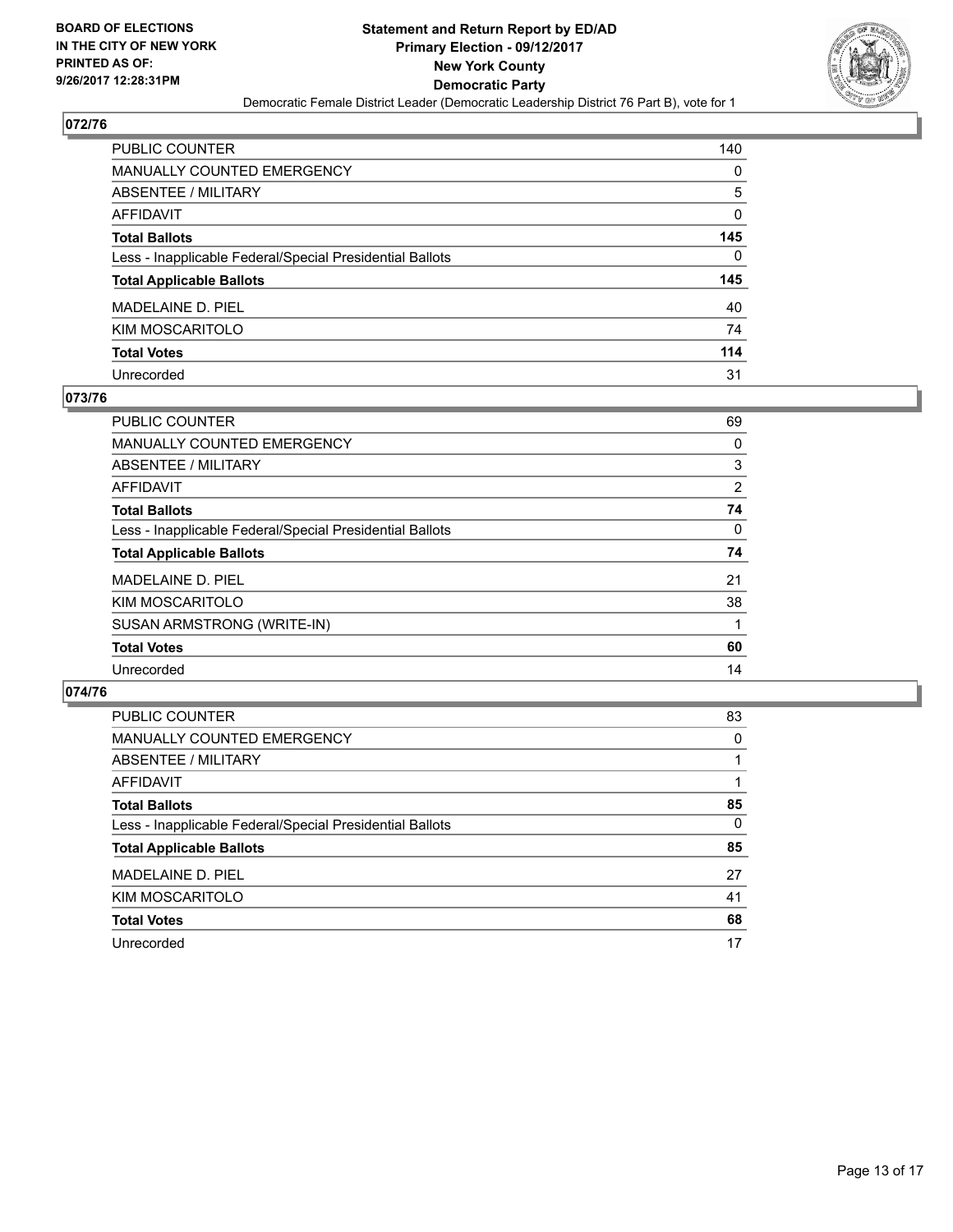

| PUBLIC COUNTER                                           | 146 |
|----------------------------------------------------------|-----|
| <b>MANUALLY COUNTED EMERGENCY</b>                        | 0   |
| ABSENTEE / MILITARY                                      | 3   |
| <b>AFFIDAVIT</b>                                         | 3   |
| <b>Total Ballots</b>                                     | 152 |
| Less - Inapplicable Federal/Special Presidential Ballots | 0   |
| <b>Total Applicable Ballots</b>                          | 152 |
| MADELAINE D. PIEL                                        | 53  |
| KIM MOSCARITOLO                                          | 69  |
| <b>Total Votes</b>                                       | 122 |
| Unrecorded                                               | 30  |

## **076/76**

| <b>PUBLIC COUNTER</b>                                    | 95       |
|----------------------------------------------------------|----------|
| <b>MANUALLY COUNTED EMERGENCY</b>                        | 0        |
| ABSENTEE / MILITARY                                      | 4        |
| AFFIDAVIT                                                | 3        |
| <b>Total Ballots</b>                                     | 102      |
| Less - Inapplicable Federal/Special Presidential Ballots | $\Omega$ |
| <b>Total Applicable Ballots</b>                          | 102      |
| MADELAINE D. PIEL                                        | 27       |
| KIM MOSCARITOLO                                          | 52       |
| <b>Total Votes</b>                                       | 79       |
| Unrecorded                                               | 23       |
|                                                          |          |

| <b>PUBLIC COUNTER</b>                                    | 132            |
|----------------------------------------------------------|----------------|
| <b>MANUALLY COUNTED EMERGENCY</b>                        | 0              |
| ABSENTEE / MILITARY                                      | $\overline{2}$ |
| AFFIDAVIT                                                | 0              |
| <b>Total Ballots</b>                                     | 134            |
| Less - Inapplicable Federal/Special Presidential Ballots | 0              |
| <b>Total Applicable Ballots</b>                          | 134            |
| MADELAINE D. PIEL                                        | 44             |
| KIM MOSCARITOLO                                          | 72             |
| JEFF GOLD (WRITE-IN)                                     |                |
| <b>Total Votes</b>                                       | 117            |
| Unrecorded                                               | 17             |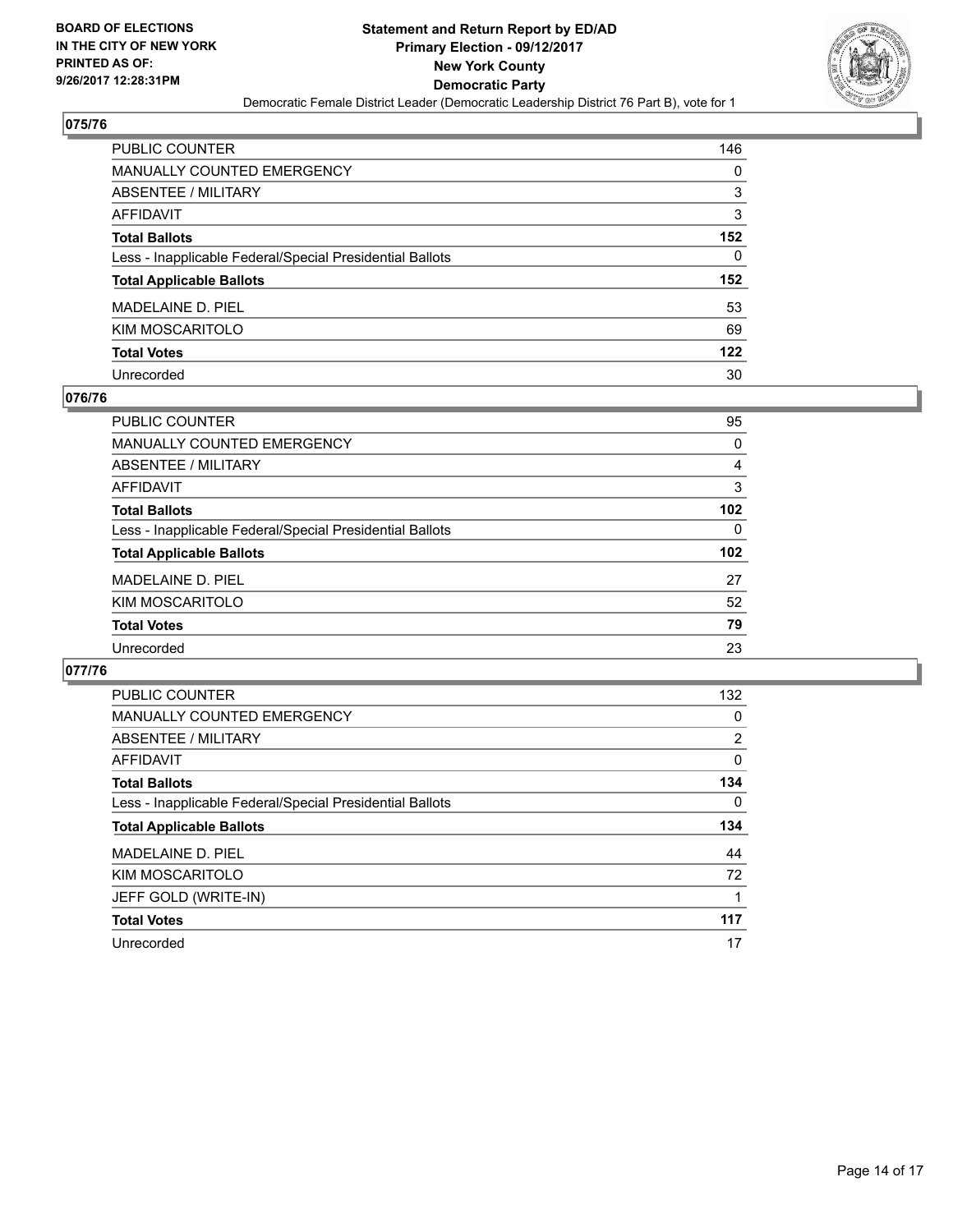

| <b>PUBLIC COUNTER</b>                                    | 105 |
|----------------------------------------------------------|-----|
| MANUALLY COUNTED EMERGENCY                               | 0   |
| ABSENTEE / MILITARY                                      | 10  |
| AFFIDAVIT                                                |     |
| <b>Total Ballots</b>                                     | 116 |
| Less - Inapplicable Federal/Special Presidential Ballots | 0   |
| <b>Total Applicable Ballots</b>                          | 116 |
| MADELAINE D. PIEL                                        | 24  |
| KIM MOSCARITOLO                                          | 62  |
| UNATTRIBUTABLE WRITE-IN (WRITE-IN)                       |     |
| <b>Total Votes</b>                                       | 87  |
| Unrecorded                                               | 29  |

## **079/76**

| <b>PUBLIC COUNTER</b>                                    | 103      |
|----------------------------------------------------------|----------|
| MANUALLY COUNTED EMERGENCY                               | 0        |
| ABSENTEE / MILITARY                                      | 3        |
| AFFIDAVIT                                                | $\Omega$ |
| <b>Total Ballots</b>                                     | 106      |
| Less - Inapplicable Federal/Special Presidential Ballots | $\Omega$ |
| <b>Total Applicable Ballots</b>                          | 106      |
| MADELAINE D. PIEL                                        | 21       |
| KIM MOSCARITOLO                                          | 52       |
| <b>Total Votes</b>                                       | 73       |
| Unrecorded                                               | 33       |

| <b>PUBLIC COUNTER</b>                                    | 121 |
|----------------------------------------------------------|-----|
| <b>MANUALLY COUNTED EMERGENCY</b>                        | 0   |
| ABSENTEE / MILITARY                                      | 0   |
| AFFIDAVIT                                                | 2   |
| <b>Total Ballots</b>                                     | 123 |
| Less - Inapplicable Federal/Special Presidential Ballots | 0   |
| <b>Total Applicable Ballots</b>                          | 123 |
| MADELAINE D. PIEL                                        | 35  |
| KIM MOSCARITOLO                                          | 53  |
| <b>Total Votes</b>                                       | 88  |
| Unrecorded                                               | 35  |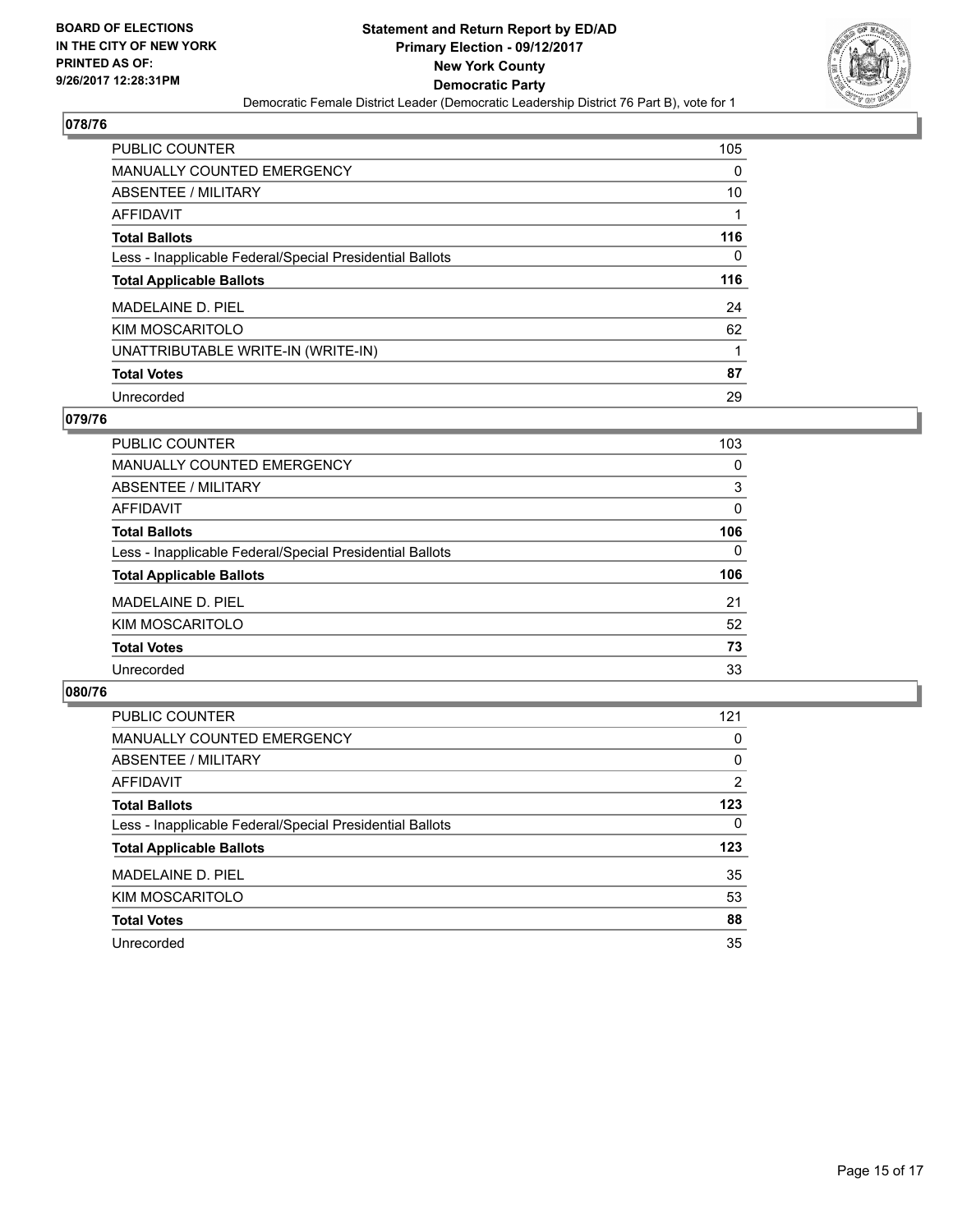

| PUBLIC COUNTER                                           | 73 |
|----------------------------------------------------------|----|
| <b>MANUALLY COUNTED EMERGENCY</b>                        | 0  |
| ABSENTEE / MILITARY                                      |    |
| AFFIDAVIT                                                |    |
| <b>Total Ballots</b>                                     | 75 |
| Less - Inapplicable Federal/Special Presidential Ballots | 0  |
| <b>Total Applicable Ballots</b>                          | 75 |
| MADELAINE D. PIEL                                        | 25 |
| KIM MOSCARITOLO                                          | 34 |
| <b>Total Votes</b>                                       | 59 |
| Unrecorded                                               | 16 |

## **090/76 COMBINED into: 103/76**

## **099/76**

| PUBLIC COUNTER                                           | 81       |
|----------------------------------------------------------|----------|
| <b>MANUALLY COUNTED EMERGENCY</b>                        | 0        |
| ABSENTEE / MILITARY                                      |          |
| AFFIDAVIT                                                |          |
| <b>Total Ballots</b>                                     | 83       |
| Less - Inapplicable Federal/Special Presidential Ballots | $\Omega$ |
| <b>Total Applicable Ballots</b>                          | 83       |
| MADELAINE D. PIEL                                        | 37       |
| KIM MOSCARITOLO                                          | 37       |
| <b>Total Votes</b>                                       | 74       |
| Unrecorded                                               | 9        |

| <b>PUBLIC COUNTER</b>                                    | 64 |
|----------------------------------------------------------|----|
| <b>MANUALLY COUNTED EMERGENCY</b>                        | 0  |
| ABSENTEE / MILITARY                                      | 0  |
| AFFIDAVIT                                                | 0  |
| <b>Total Ballots</b>                                     | 64 |
| Less - Inapplicable Federal/Special Presidential Ballots | 0  |
| <b>Total Applicable Ballots</b>                          | 64 |
| MADELAINE D. PIEL                                        | 20 |
| KIM MOSCARITOLO                                          | 31 |
| <b>Total Votes</b>                                       | 51 |
| Unrecorded                                               | 13 |